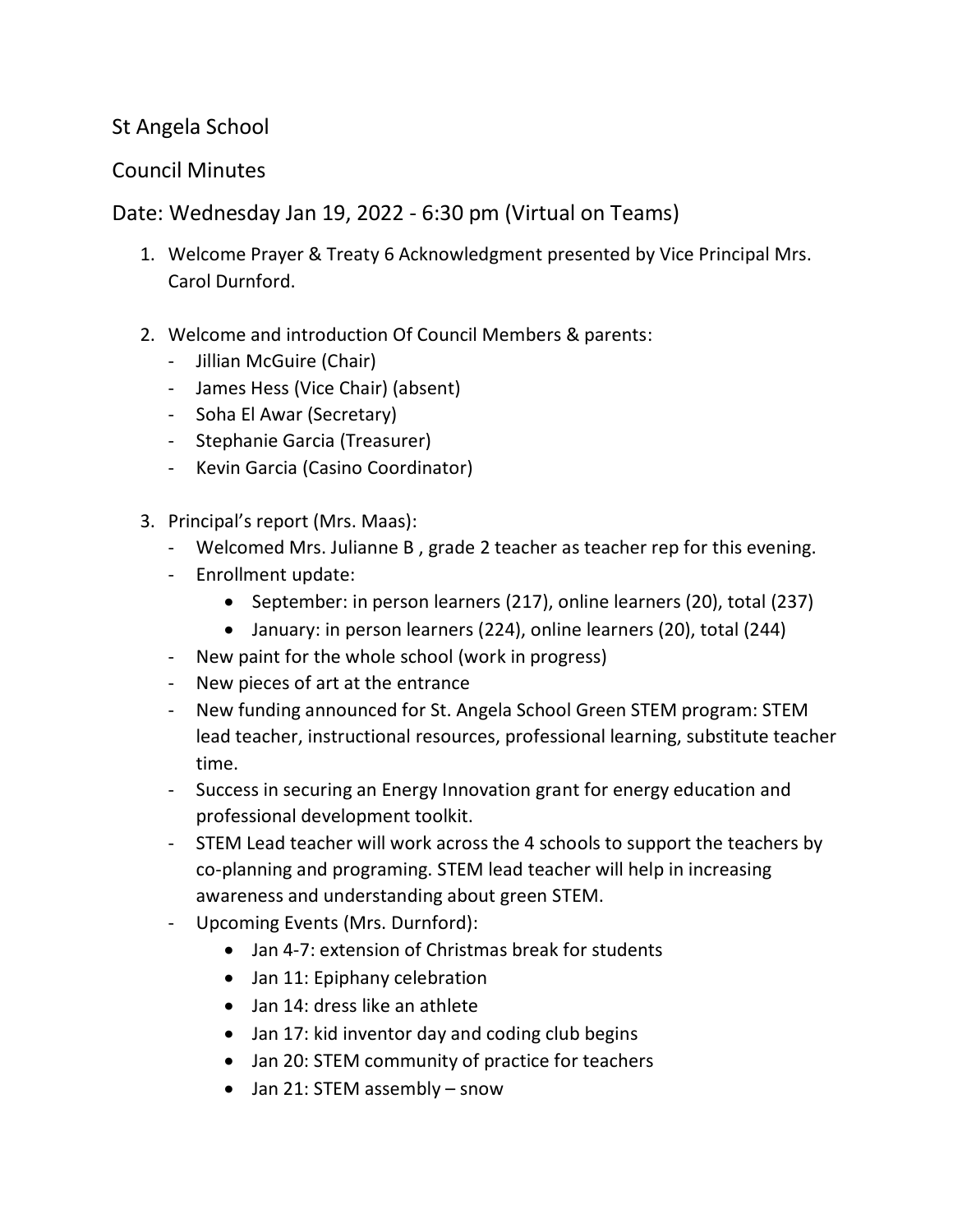- Jan 27: St. Angela student faith day
- Jan 28: Twin day
- February: Sir John Thompson and St Cecilia presenting to grade 6
- Feb 21: family day
- 4. Correspondence:

A \$500.00 check came for the school council and Jillian will deposit in the bank.

- 5. Approval of Minutes: Approved
- 6. Upcoming Events:
	- Pancake and juice for students (Shrove Tuesday)
- 7. Treasure's report Stephanie Garcia:
	- $-$  \$5, 652.30
- 8. Fundraising:
	- Gift cards around \$900.00
	- Order of 13 hoodies and 15 toques (profit is minimal around \$10.00)
- 9. Old business
	- Christmas Hampers was a success.
- 10. New business:
	- Possible cookie dough fundraiser
- 11.Next meeting date:
	- Wednesday Mar 16, 2022 @ 6:30

Meeting ended at 7:07 pm

## Society of the Casino meeting

- Call to Order at 7:07 pm